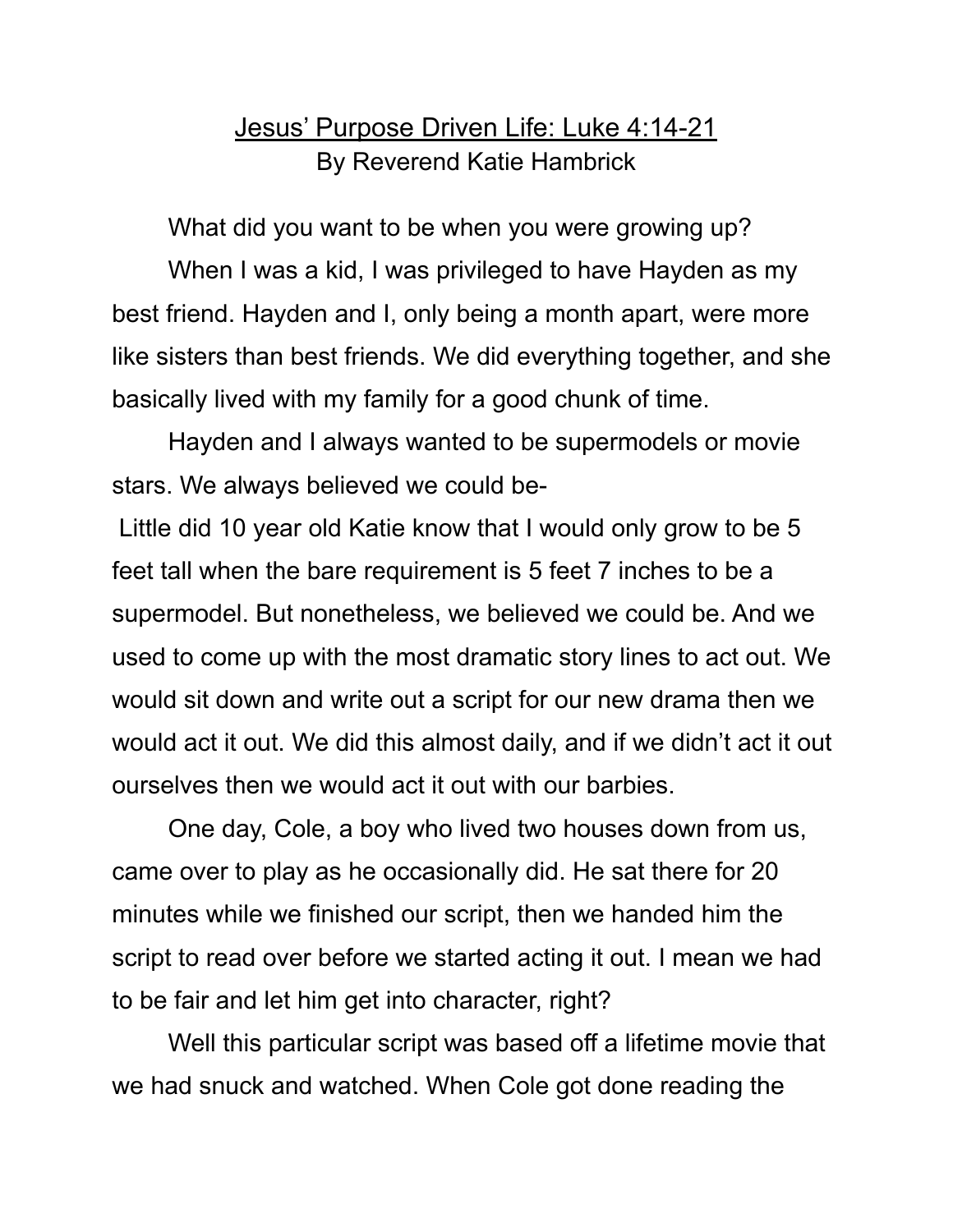script. He dropped it to the ground and said, "wow, y'all make me want to go home and read the purpose driven life." He was 9. \*\*\*

Self Help culture is big in the United States and beyond. There are hundreds of books that are geared towards helping people figure out what their purpose in life is or their life's mission. Advice books from religion to sports to parenting. Rick Warren's The Purpose Driven Life is an example of that. As of 2020, nearly 50 million copies of this book were sold in 85 different languages.

And though Rick Warren is a pastor and quotes many scriptures throughout his book, he fails to mention today's passage. Luke 4:16-20 has a special name to many scholars; it is called the Nazareth Manifesto. This is due to the fact that this is when Jesus declares what his ministry will be about and he does so by quoting Isaiah 61, a scripture that would have meant a lot to the people listening. He is declaring he is the messiah and using this scripture as his mission statement if you will; to bring good news to the poor, to set captives free, to recover sight for the blind, and to free the oppressed.

Why would a Christian self help book that is supposed to help people find their purpose in life, not mention Jesus' mission statement, to bring good news to the poor, to set captives free, to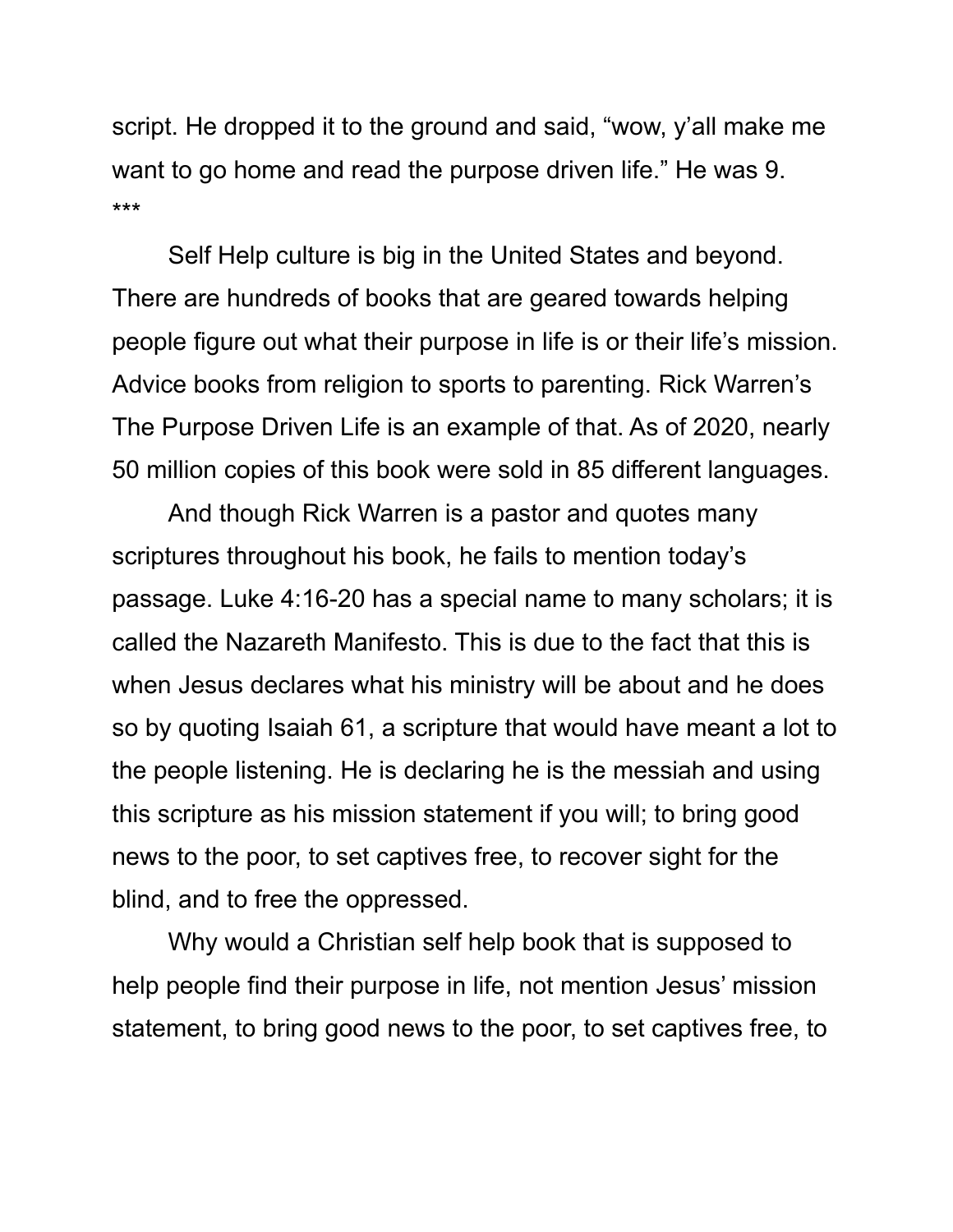recover sight for the blind, and to free the oppressed, and self proclaimed ministry purpose? \*PAUSE\*

Robert Parham, A Baptist Ethicist, once said that this scripture is "one of the most ignored, watered down, spiritualized, or glossed over texts in many baptist pulpits, evading or emptying Jesus' first statement of his moral agenda." \*slight pause\* Jesus knows his purpose for his ministry. He knows he has come to help bring about healing and justice. This should

be a good thing right? A comforting declaration to the people listening, however when you listen to what Jesus is saying… he is declaring that his mission in life is to turn the system on its head.

The reason I believe this scripture gets watered down is because it is scary for people to face what Jesus is asking of us. If we are to be Christ followers, then we must look at our own lives' purpose and mission in comparison to Jesus.

It is much easier to do stuff that makes us feel good than to actually have to live the life we are called to as Christians. That is why we have seen a boom in growth of feel good churches. Churches that make people feel good about themselves and their life. It's like they are slapping a spiritual band-aid on the churchgoer's wounded ego instead of engaging with matters of substance.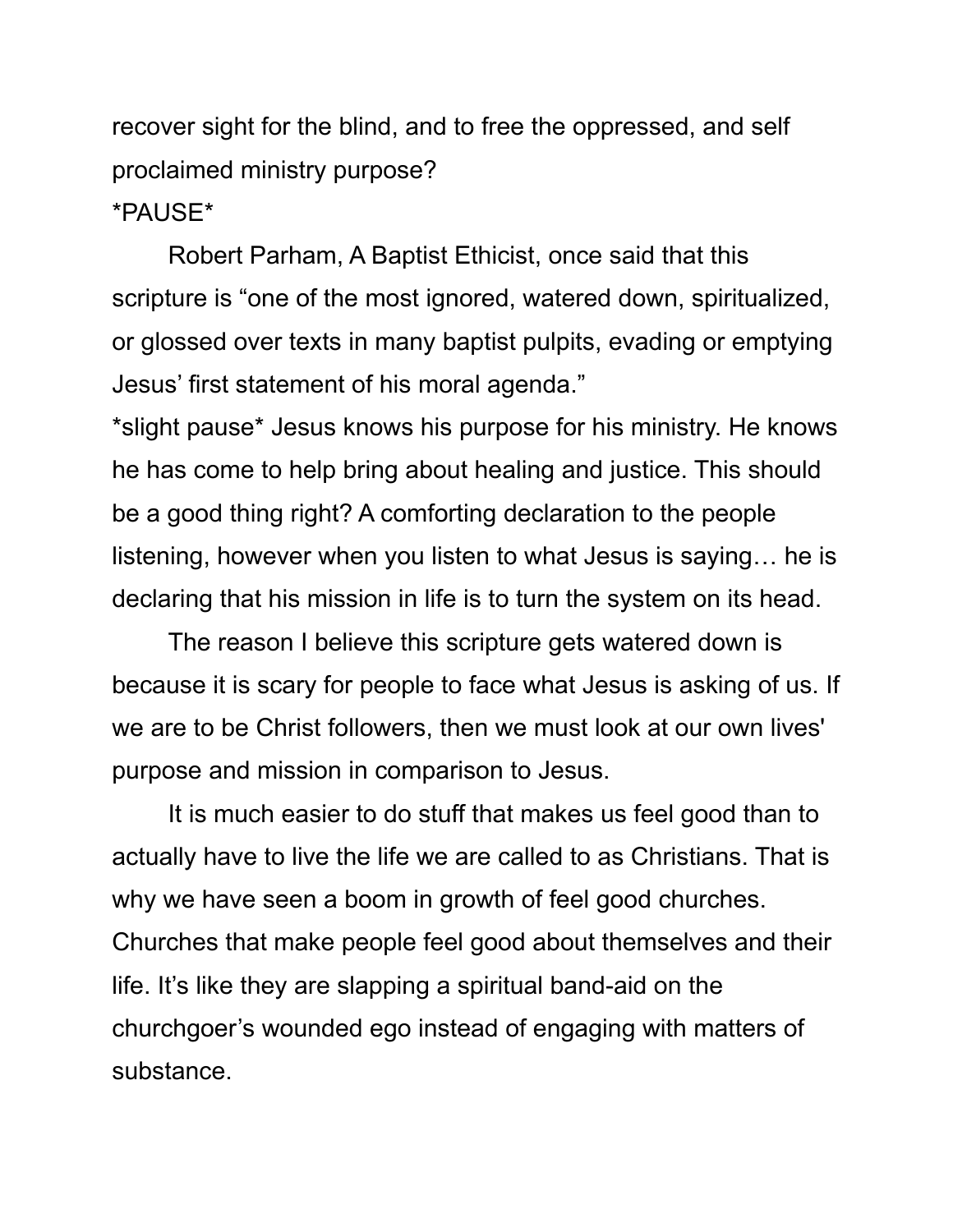This is not a new thing. Feel good evangelism has been around for a long time in this country. I was watching a movie this past week called "Through the Eyes of Tammy Faye." This movie is about Tammy Faye and Jim Bakker. They were big TV evangelists in the late 70s to early 90s. Their entire ministry was built on the idea that God loves you and wants you to feel good.

And their ministry boomed! They were based out of the carolinas. They had their own TV network, PTL Christian Network, that had 24-7 programming geared towards Christians. They also opened Heritage USA, which was a Christian theme park and water park. The idea was to have a place where Christian families could vacation.

They even assembled a coliseum and villages to resemble the holy land. On the complex where the parks were, they also built mansions for the Bakkers, Tammy Faye's mother, and a few other people. All using the ministry's money with the caveat that they also were building mansions on property for orphans, single mothers and their families, as well as children with disabilities.

At their ministry's peak, they were bringing in \$126 million a year. The reason the Bakker's message resonated with people is because it is nice to feel good. It is nice to imagine that Jesus is going to come take care of everything, and you do not even have to lift a finger. You just have to believe and give your money to the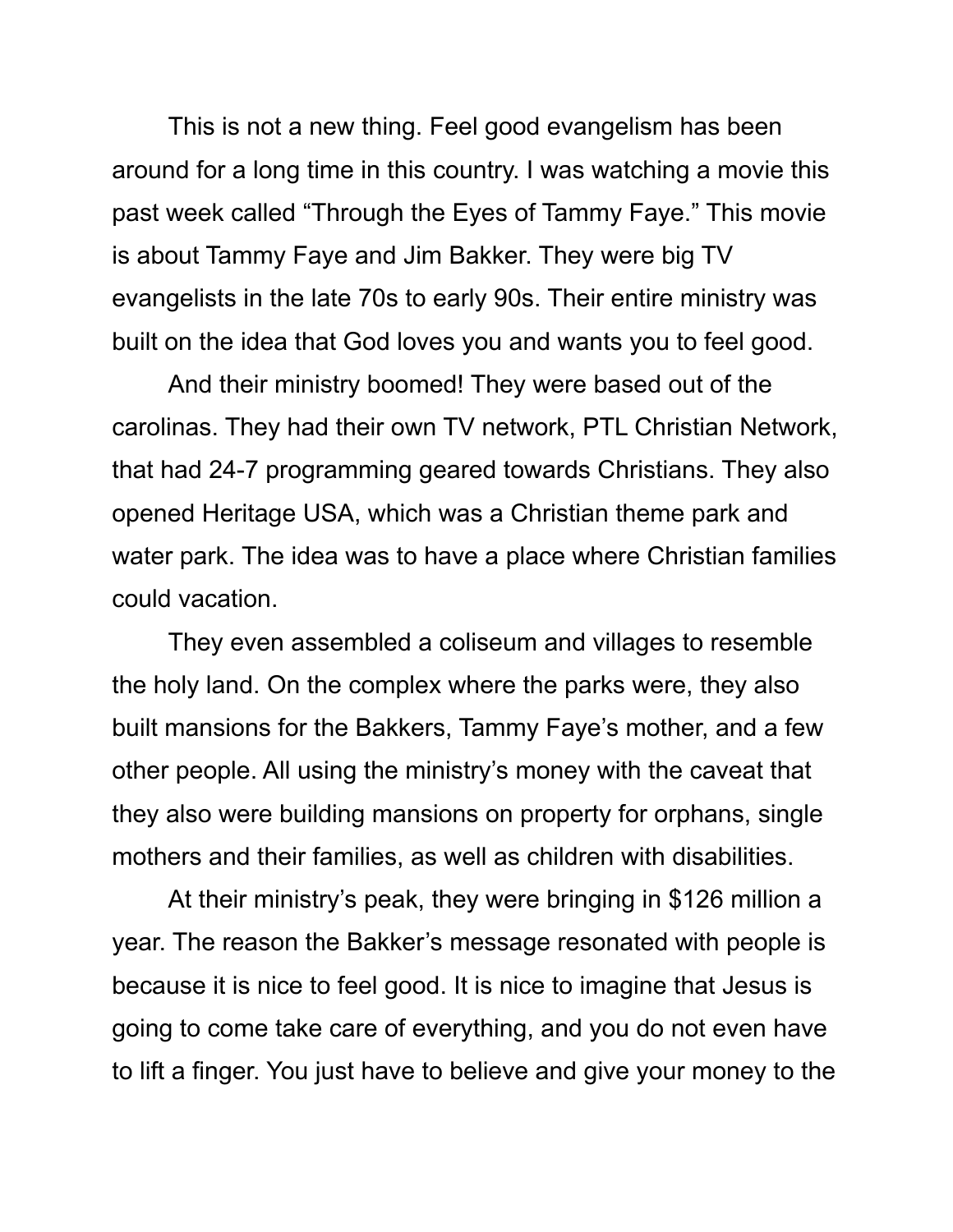Bakker's ministry, and everything is going to work out in your favor.

That is not what God intended for us. God calls us to a dynamic life. See, when Jesus makes this declaration that he is the messiah and he has come to bring good news to the poor, he has just gone through two transformative life events. First, being baptized and having the voice of God acknowledge him as a beloved son. Second, he has just gotten back from the wilderness, where he was tried and tested.

Jesus had a very dynamic life and ministry. He was not a feel good messiah. He experienced humanity in its rawest forms in the wilderness. Jesus is faced with his deepest desires in the wilderness. He is hungry and tempted to turn stones into bread, yet he doesn't.\*Pause\* His ego and pride are thrown in his face. He is alone to face the adversary by himself. He is alone to suffer in his pain.

Glennon Doyle puts it best when she says:

"the change that happens to people who really sit in their pain- whether it's a sliver of envy lasting an hour or a canyon of grief lasting decades- it's revolutionary. When that kind of transformation happens, it becomes impossible to fit into your old conversations or relationships or patterns or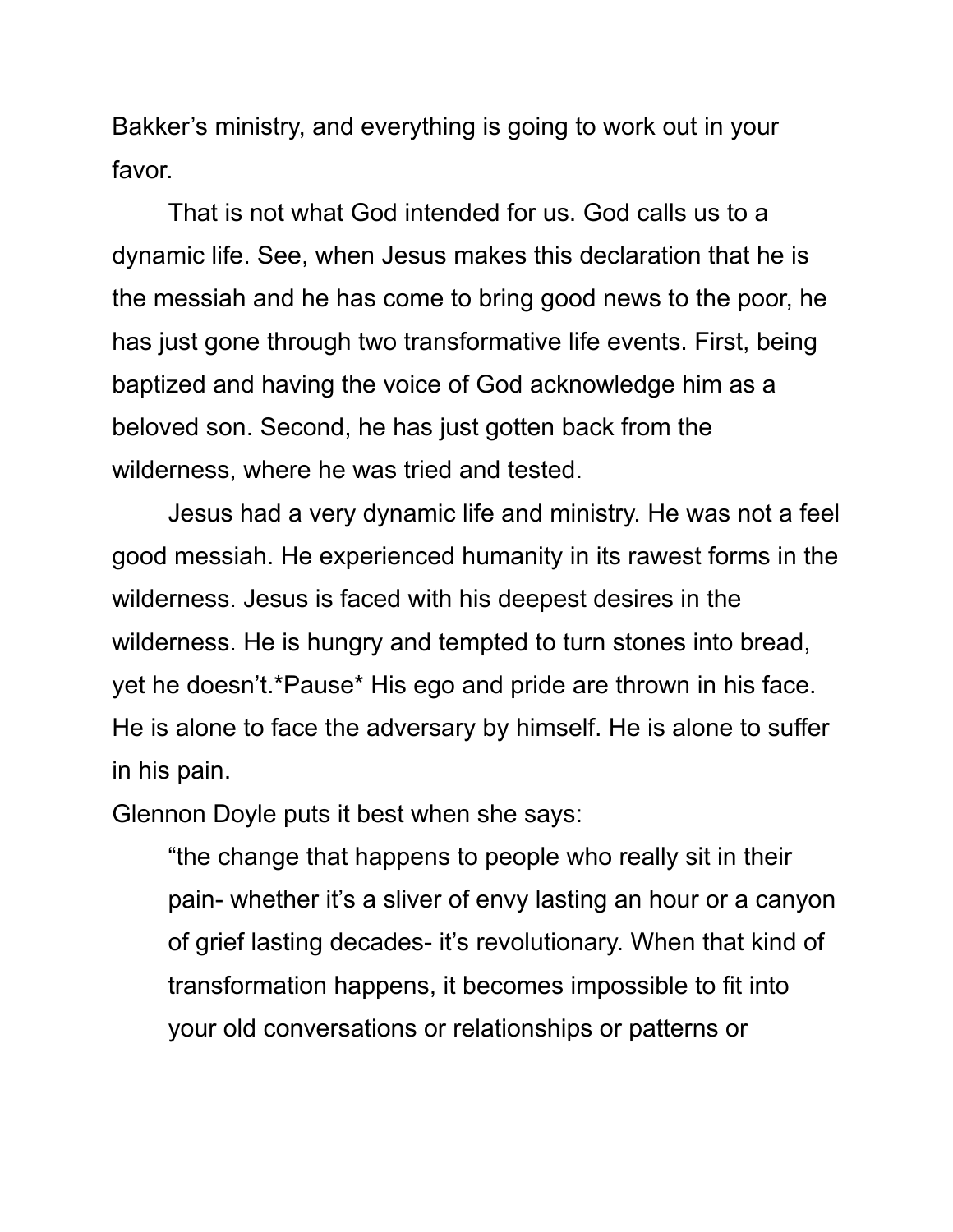thoughts or life anymore. There is no going back. We have to let ourselves become completely, utterly, new."

Jesus has just gone through this type of transformation. He has had to face one of his dark nights of the soul and has come out the other side a new creation.

He has not only become a determined person in what he must do, but has chosen to follow that path of righteousness. He has decided that his ministry will be one full of compassion. That his life will be filled with compassion, because he understands both the joy and pain of the human experience.

\*pause\*

That is the good news in today's scripture. That Jesus gets it, and he has come to bring healing and restoration. He has come to bring justice. And that we are invited to the same path. And Jesus isn't just talking about bringing this healing in the future. Christianity has a tendency to always think in the future, but he tells them that today this scripture has been fulfilled in your hearing.

Today, I am declaring I am the messiah.

Today, I am going to fight to free the oppressed.

Today, I am bringing good news to the poor.

Today!

\*pause\*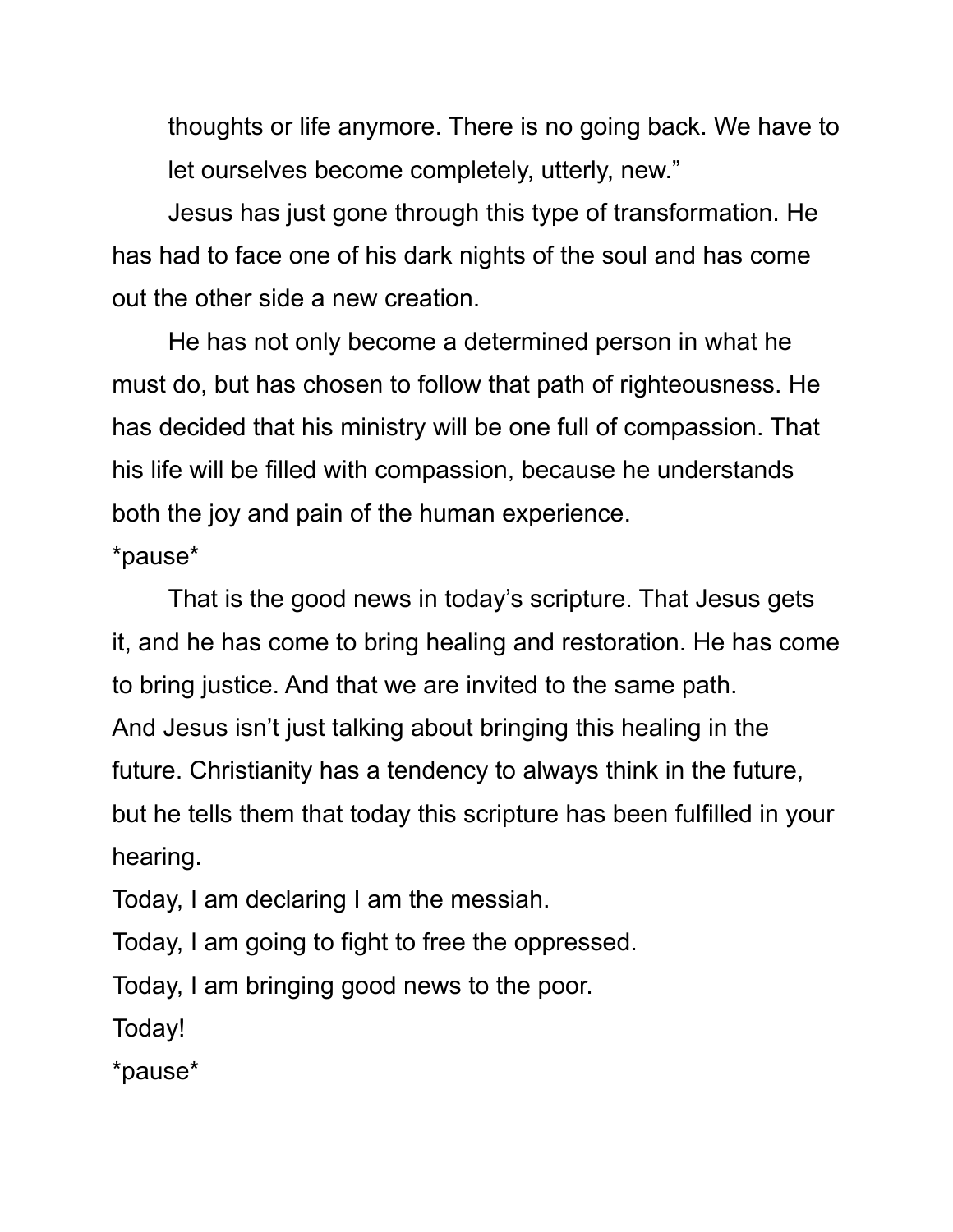It is important for us to stay in the present moment and to remember that the kingdom of God is here now. \*slight pause\*

We are the hands and feet of God on this earth, and today is when we are called to follow Jesus' path of love and liberation.

Luckily, we are in a church family where we truly understand the joy and pain of humanity. We do not take kingdom work lightly. We not only look at our church family, but outwards to our community as well.

We are not perfect, don't misunderstand, but we are the kind of church family that not only raises money for our new AV system but includes money for the missionaries we support in our campaign.

\*slight pause\*

We are the kind of church family that not only opens our parking lot to a mobile food bank, but then when we hear about the need these mothers have for diapers, and women's need for feminine products, we hustle to collect as many as we can to give out. Even asking them what kind they prefer and need.

\*slight pause\*

I am proud to say that I do not think this church waters down Jesus' mission statement. In fact, I think if we held up the Nazareth manifesto with many of our church documents, we